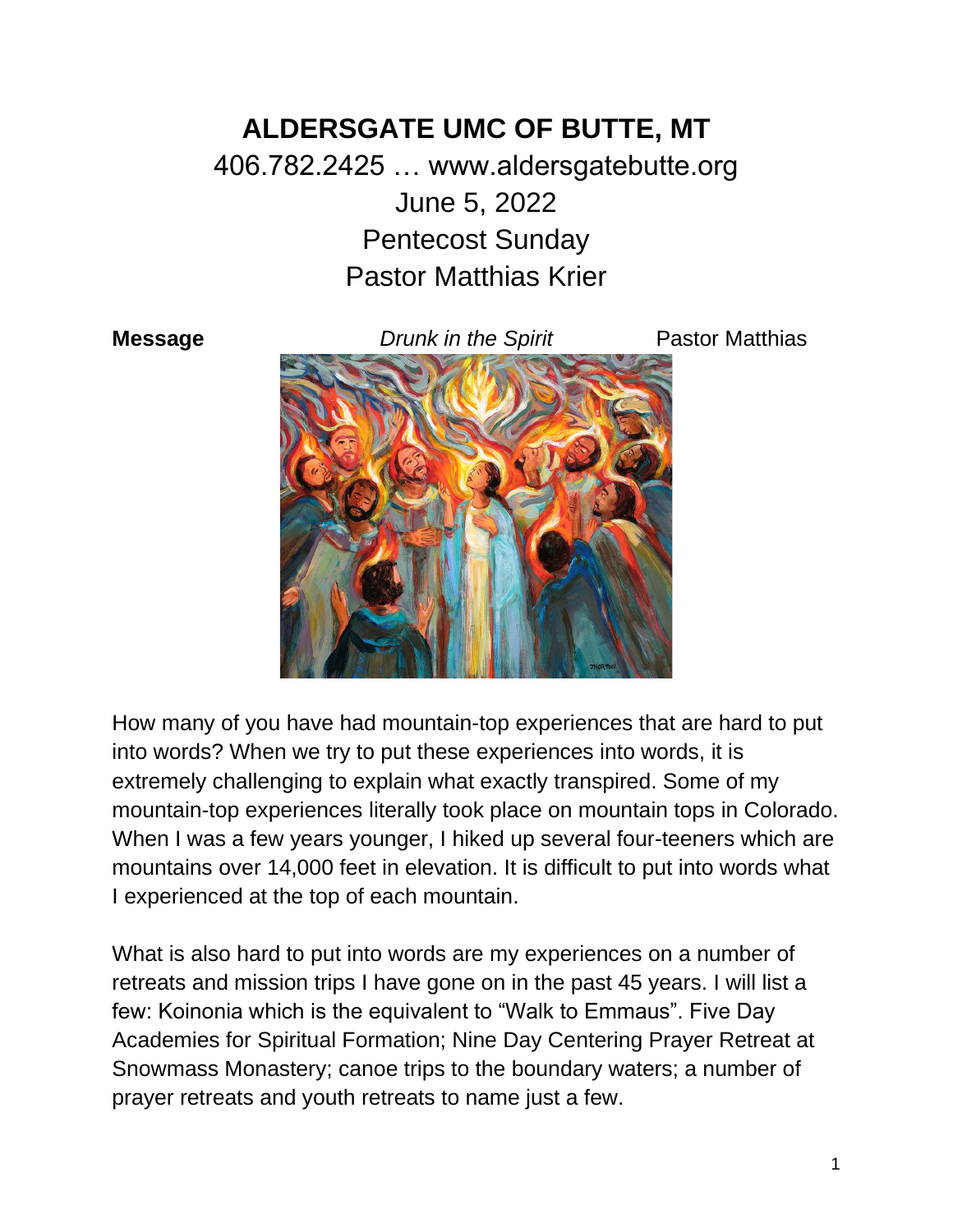In both the Book of Acts and in the Gospel of John, the authors are trying to convey the mystical experiences of the Holy Spirit. What exactly happened may never be fully known, but what we do know is that folks who had this experience were being accused of being drunk on wine and it was only 9:00 in the morning.

The beauty of reading and rereading scripture from our lectionary each year is that different things will stand out depending on what is going on in our lives. In other words, we all have growing edges where we need to grow and the Spirit nudges us to grow in new and profound ways. As long as we are drawing breath, *ruach:*



not only will the very breath of God be breathing through us, the Spirit will nudge us to grow. This passage has a great deal to offer us in ways to grow on our spiritual journey. Just becoming aware of our breathing can help us to be more conscious of what is happening in our body. We know what happens when we have trouble breathing for one reason or another. We can pass out if we are not able to breathe.

If you are not accustomed to doing this, take a few moments throughout your day and just be conscious of breathing, *ruach,* the very breath of God, is breathing through you and giving you life! Verse one of the old hymn: "Breathe on Me, Breath of God" is this:

*Breathe on me breath of God, fill me with life anew*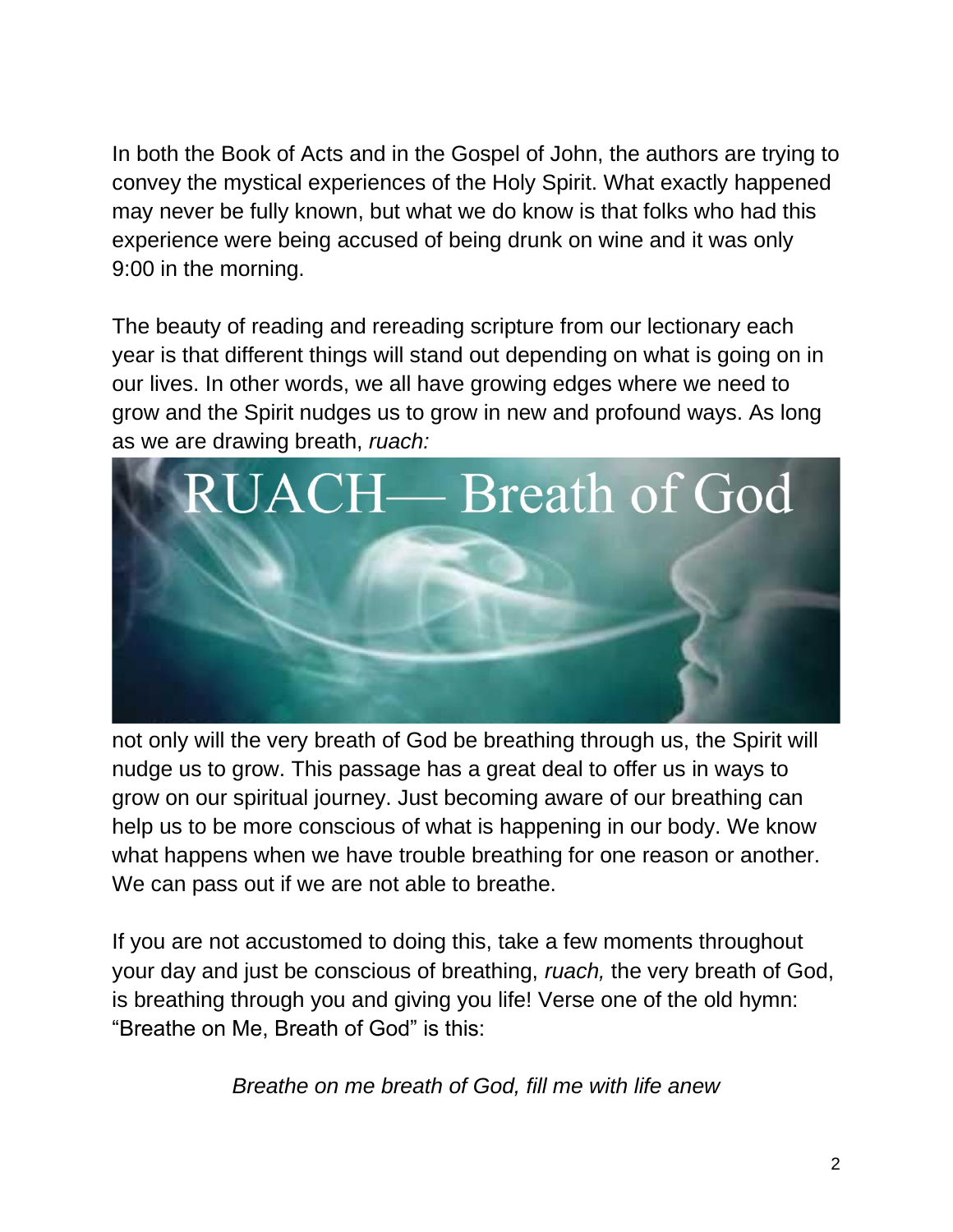## *That I may love what thou dost love and do what thou wouldst do*

One of the reasons that this lectionary passage is one of my favorites is that it contains a verse I use daily to try and stay grounded and centered in a world that is chaotic and a bit crazy at times. I realize that verse 27 is a not just a favorite of mine, it is no doubt a favorite of many:



 This verse has seen me through many challenging times and continues to do so. There is something about this verse that calms me, soothes me and helps me to let go of fear. This is a verse I committed to memory decades ago and as you know when you commit a verse to memory, it is always there when you need it.

But in my meditation on this passage from John this past week, it was not this verse that spoke the loudest. What spoke the loudest had to do with something that is sorely lacking amongst Christians and that is living in *harmony* with one another. And why is this so difficult for Christians to live in harmony with one another? One would think that as Christians we would simply try harder to live in peace and harmony to live more godly, more Christlike, but it doesn't feel like that or look like that in many ways.

We can begin this witness with Yeshua who gave us the two Greatest Commandments and gave us the essence of what to believe and how to live, with these words from the Gospel of Luke: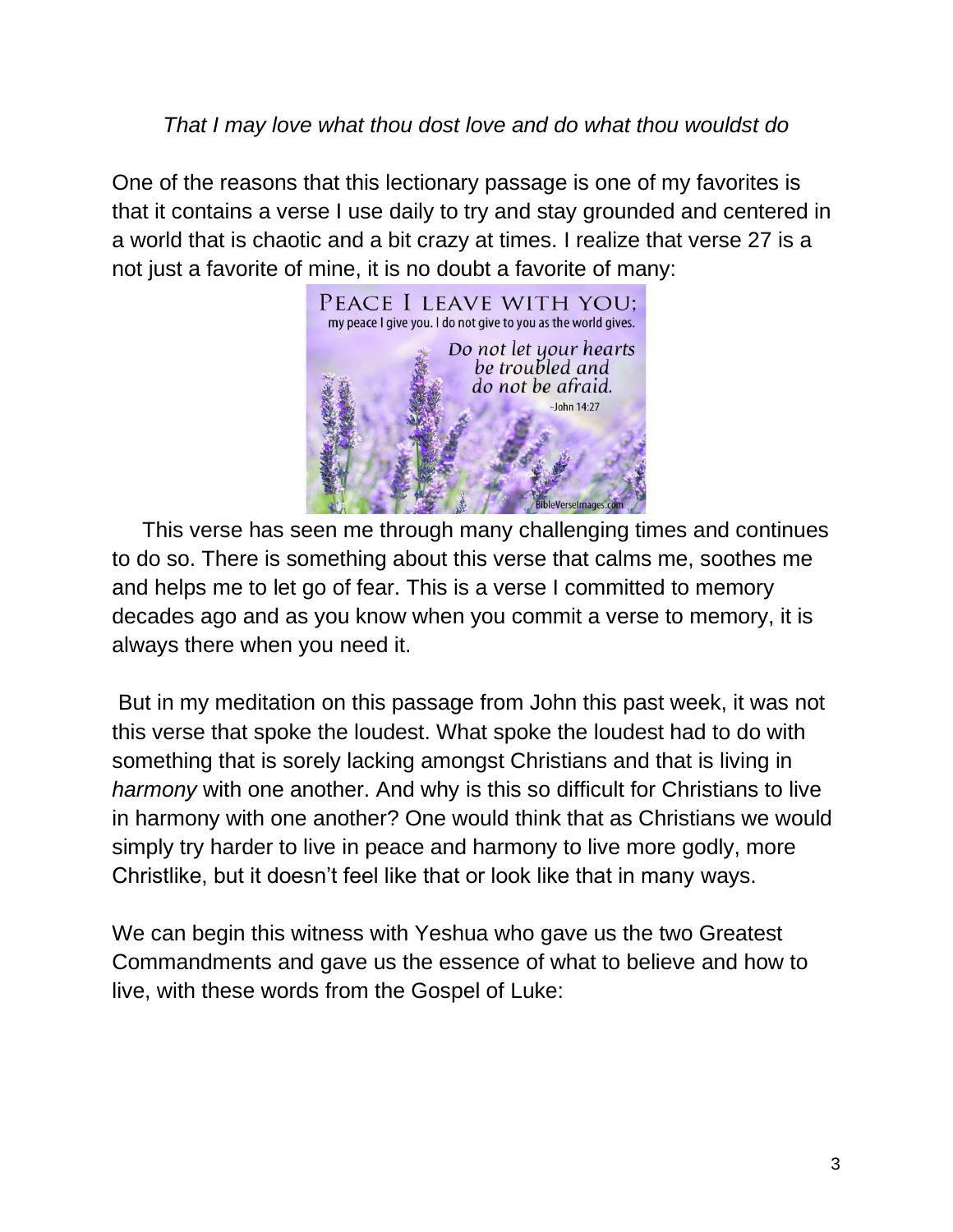

We say we do or at least striving to do so, but are we really? Are we growing in love or not? If you are humble enough you can ask your spouse or a sibling or a son or a daughter or a dear friend and then be humble enough to receive the honest answer. Ask a loved one and yourself: "Am I growing in LOVE or not?" Yes or No? The folks I have the hardest time loving are the folks I don't like very much. Could be a relative or a neighbor or someone in authority over you, but keep in mind sheer determination to love cannot and will not make it happen, but by the grace of God, it can be so.

By the grace of God, something else is possible for the followers of Jesus that appears in John 14:17:



The theme of Truth is the subject for next Sunday, but let it suffice for today to say that if we are professing Christians or professing followers of Yeshua, we ought to desire with our inmost being to know the Truth in every way possible and yet that does oftentimes seems not to be the case. There is no question that seeking the whole truth and nothing but the truth so help you God causes us to challenge what it is that we believe along with moving outside our comfort zone. Oftentimes people simply want to believe what supports their point of view. What happened to being objective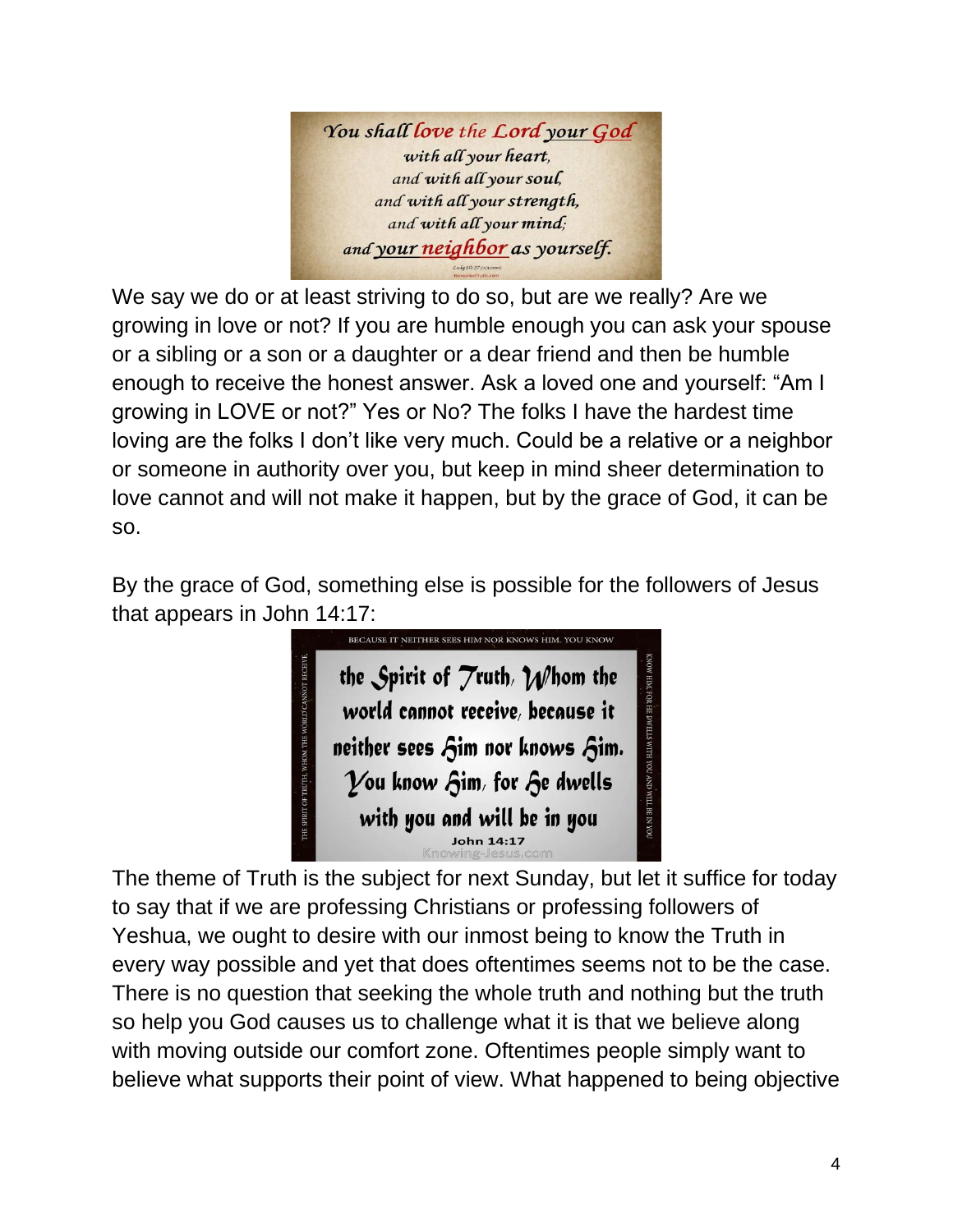in seeking the whole truth. Enough for today as we will delve in more deeply to this next Sunday.

As followers of Jesus, we make a commitment to love as Yeshua loved. It is easy to love those who love us! It is not so easy to love those who are on the opposite side of the political spectrum. I invite you to imagine someone you have a difficult time loving who they are … this person may sit on the opposite of you theologically or politically or maybe it is both. Imagine this person or persons if it happens to be a whole group of folks right now and ask for the grace to love them unconditionally with no strings attached. Just love them, period! You do not have to agree with them or even like them, but there is absolutely no wiggle room in what Yeshua is asking us to do here in the gospel of Matthew: not only are we to love our neighbor, we are to do what seems impossible. And what exactly is this impossible we are asked to do?



*Love your enemies; do good to those who hate you. Bless those who curse you and pray for those who despitefully use you.* Jesus

Just as the disciples moved past being students of Jesus, they were anointed and appointed to be apostles, sent out to bring the good news to transform the world. By the grace of God, Pentecost and the outpouring of the Holy Spirit makes this all possible.

In a few moments we will sing these words in preparation for the Sacrament of Holy Communion: